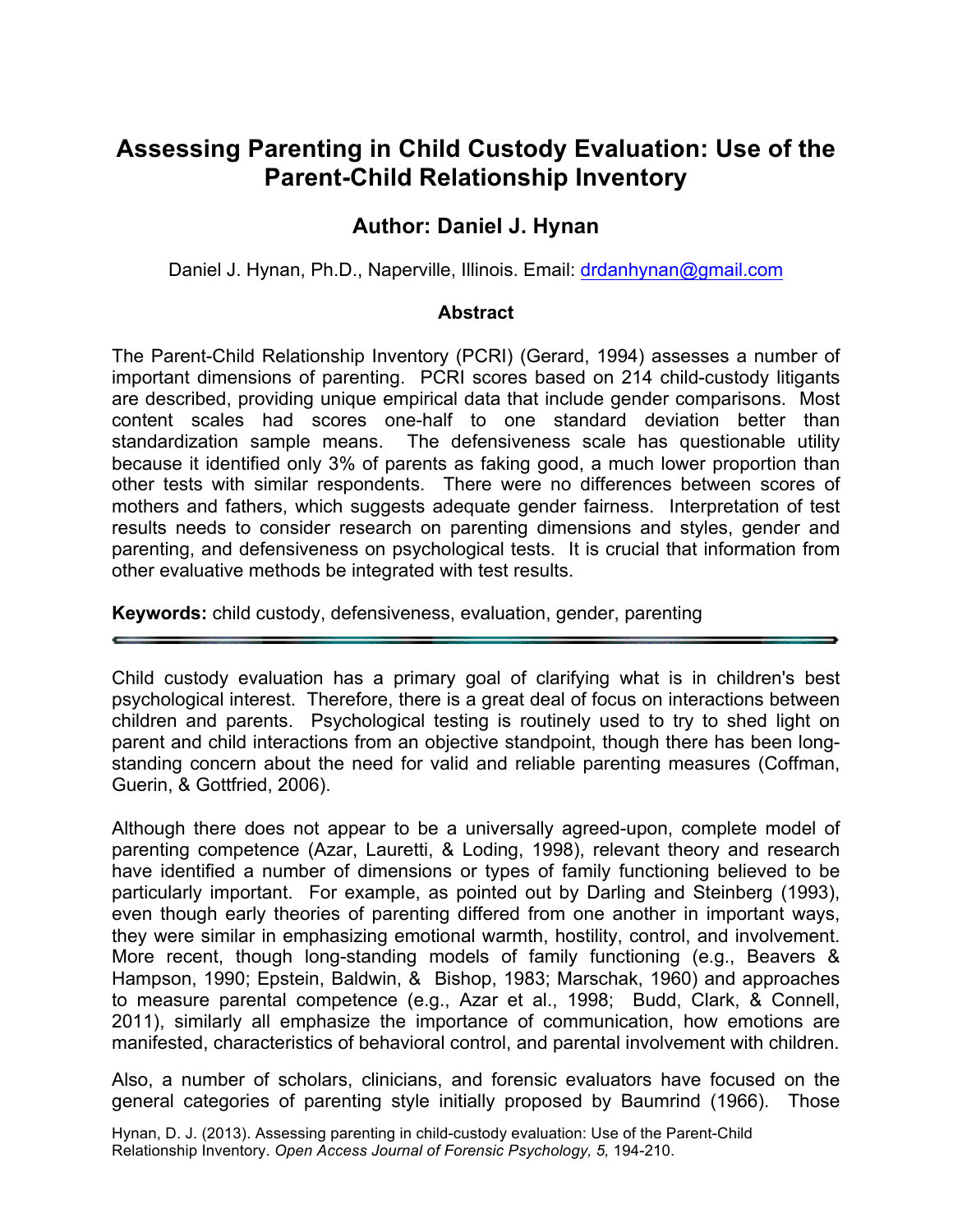categories are authoritative, authoritarian, and permissive parenting. Authoritative parenting has generally been described as including relatively reciprocal communication within families, including parents being open to input from children and accepting of child psychological autonomy, while parents maintain the executive role through supervision and child management. Authoritarian parenting is characterized by more strict parental control, with limited opportunities for child input and psychological autonomy. Permissive parenting involves relatively little supervision and children having a great deal of freedom. A modification of Baumrind's model described parenting style as varying along two dimensions, responsiveness and demandingness (Maccoby & Martin, 1983). This modification included dividing the permissive style into distinct patterns of indulgent versus neglectful parenting. In general, authoritative parenting has been found to lead to superior outcomes for children (e.g., Steinberg, Lamborn, Dornbusch, & Darling, 1992), although exceptions have been identified. For example, authoritarian parenting has been found to be associated with assertiveness among African-American girls but timidity among children from European-American backgrounds (Baumrind, 1972). Garcia and Gracia (2009) reported that indulgent parenting appeared to have been the most successful style with a sample of Spanish adolescents.

Parenting style has been conceptualized as providing a psychologically important context for more specific parenting behaviors (Darling & Steinberg, 1993). For example, a parent informing a child about the importance of school achievement would be experienced quite differently within an authoritarian versus authoritative context.

The relationships between children and parents are recognized as important in laws that pertain to child-custody determinations. For example, the Uniform Marriage and Divorce Act (UMDA) (National Conference of Commissioners on Uniform State Laws, 1979) is relied upon at least in part by many statutes that pertain to child custody (Elrod & Dale, 2008-2009). The UMDA indicates that the relationship between the child and each parent is a factor to be considered in custody determination, and other states that do not rely upon the UMDA typically make reference in relevant statutes to the parentchild relationship. According to the Specialty Guidelines for Forensic Psychology (American Psychological Association [APA], 2013), forensic examiners need to include a focus on legally relevant factors in their assessments. Even aside from theory, research, legal factors, and professional guidelines, it is clear that parent-child relationships have an intrinsically central role in custody evaluation.

Gender fairness is especially important in custody matters because, although custody disputes between same-sex couples are beginning to emerge, evaluations characteristically compare the parenting of mothers and fathers. Numerous professional principles and guidelines (American Educational Research Association, APA, & National Council on Measurement in Education, 1999; APA, 2002; APA, 2013) address the importance of fair, relevant, valid, and applicable psychological test use. The APA (2010) Guidelines for Child Custody Evaluations in Family Law Proceedings state that psychologists must strive to engage in nondiscriminatory evaluation practices, including about gender.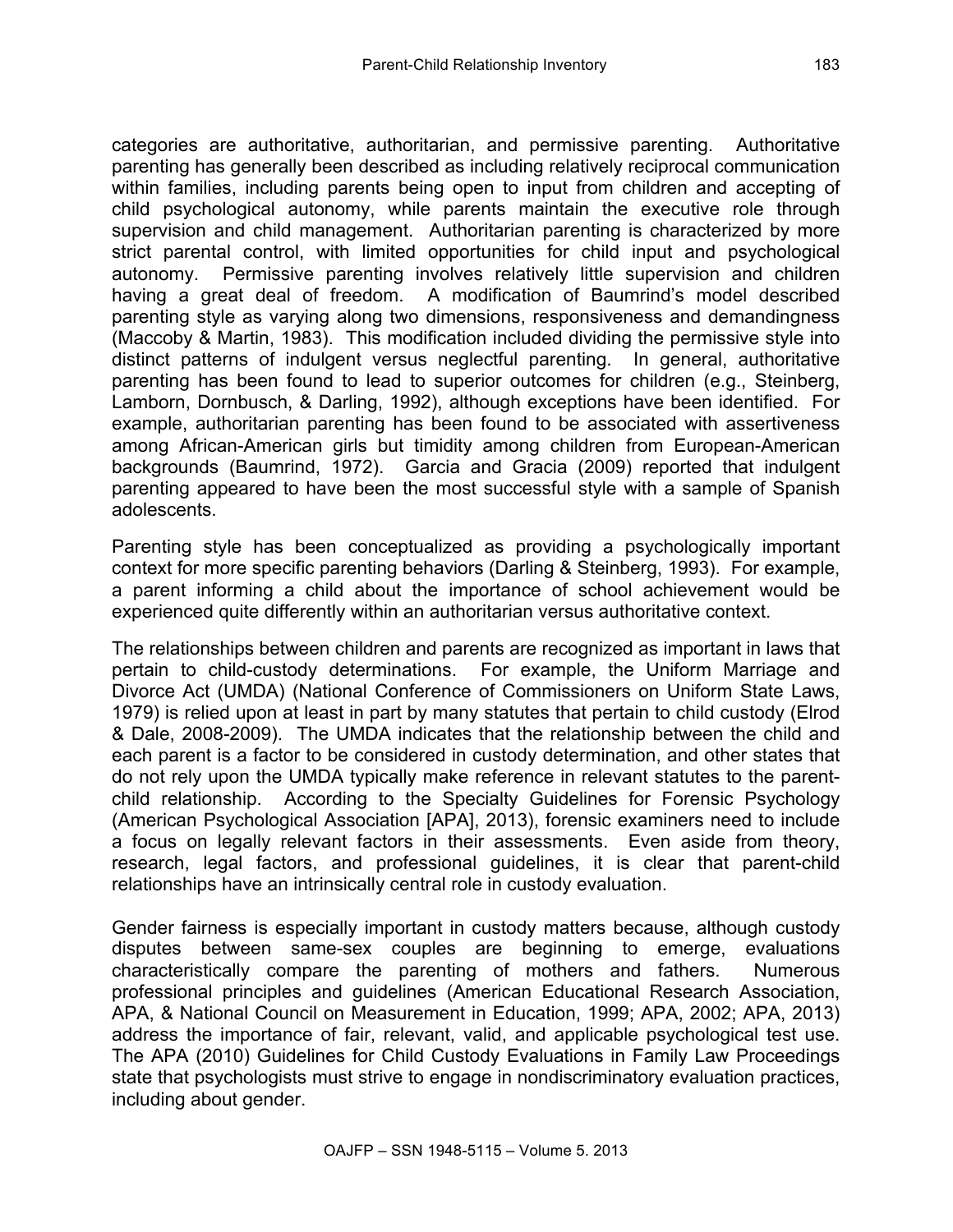Prior research and psychological testing with custody evaluation parents has yielded different findings about gender fairness, depending upon the tests, all of which have been measures of adult psychopathology and personality functioning. The Minnesota Multiphasic Personality Inventory-2 (MMPI-2) showed only small gender differences in mean scale scores that were not clinically significant when used in custody evaluation samples (Bagby, Nicholson, Buis, Radovanovic, & Fidler, 1999; Bathurst, Gottfried, & Gottfried, 1997). When the Personality Assessment Inventory (PAI) (Morey, 2007) was used with custody evaluation parents, the gender differences in mean clinical scale scores, with one exception, were small and generally reflected findings of research on gender prevalence in psychological disorders (Hynan, 2013). When the Millon Clinical Multiaxial Inventory-III (MCMI-III) (Millon, 1994) was used with a custody evaluation sample (McCann et al., 2001), women had higher frequencies than men on three scales that that represent personality dysfunction, despite the fact that there was no research evidence that women suffered from those personality disorders more frequently than did men (Hynan, 2004). There does not appear to be any previously published custody evaluation research data with a parenting measure that includes gender differences.

The PCRI is a parental self-report measure. Survey research (Ackerman & Pritzl, 2011; Quinnell & Bow, 2001) indicated that it has been one of the more commonly used measures of that type in custody evaluation. According to the most recent survey (Ackerman & Pritzl, 2011)<sup>1</sup>, the Parenting Stress Index (Abidin, 2012) has been the most frequently used parenting measure. Prior to the 2012 improvements in that measure, its standardization sample included 13 times as many women as men, which limited its past usefulness in custody evaluation. The Child Abuse Potential Inventory (Milner, 1986) has a specific use only to assess moderate or greater levels of child physical abuse, and its best general use is in settings in which the base rate for such abuse is approximately 50%, which is quite different from what is found in custody evaluation cases.

The APA (2010) Guidelines for Child Custody Evaluations in Family Law Proceedings state that there should be a focus on parenting attributes. The PCRI endeavors to assess a number of crucial parenting dimensions from the perspective of the parent. However, it is not directly focused on parenting styles as conceptualized by Baumrind (1966) or Maccoby and Martin (1983). It does not assess all important aspects of parenting, and self-perceptions of parenting may not reflect the experiences of the child or others. Heinze and Grisso (1996) recommended the PCRI as a useful instrument in child-custody evaluation, and the test manual (Gerard, 1994) described steps taken to attain scoring that is gender balanced.

There are six PCRI content scales and one validity scale included in this investigation. Higher scores on the content scales represent more positive functioning. The Parental Support scale (SUP) pertains to the degree of emotional and social support received by

<sup>&</sup>lt;sup>1</sup> That survey has been subject to criticism (Martindale, Tippins, Ben-Porath, Wittman, & Austin, 2012) which is beyond the scope of this article.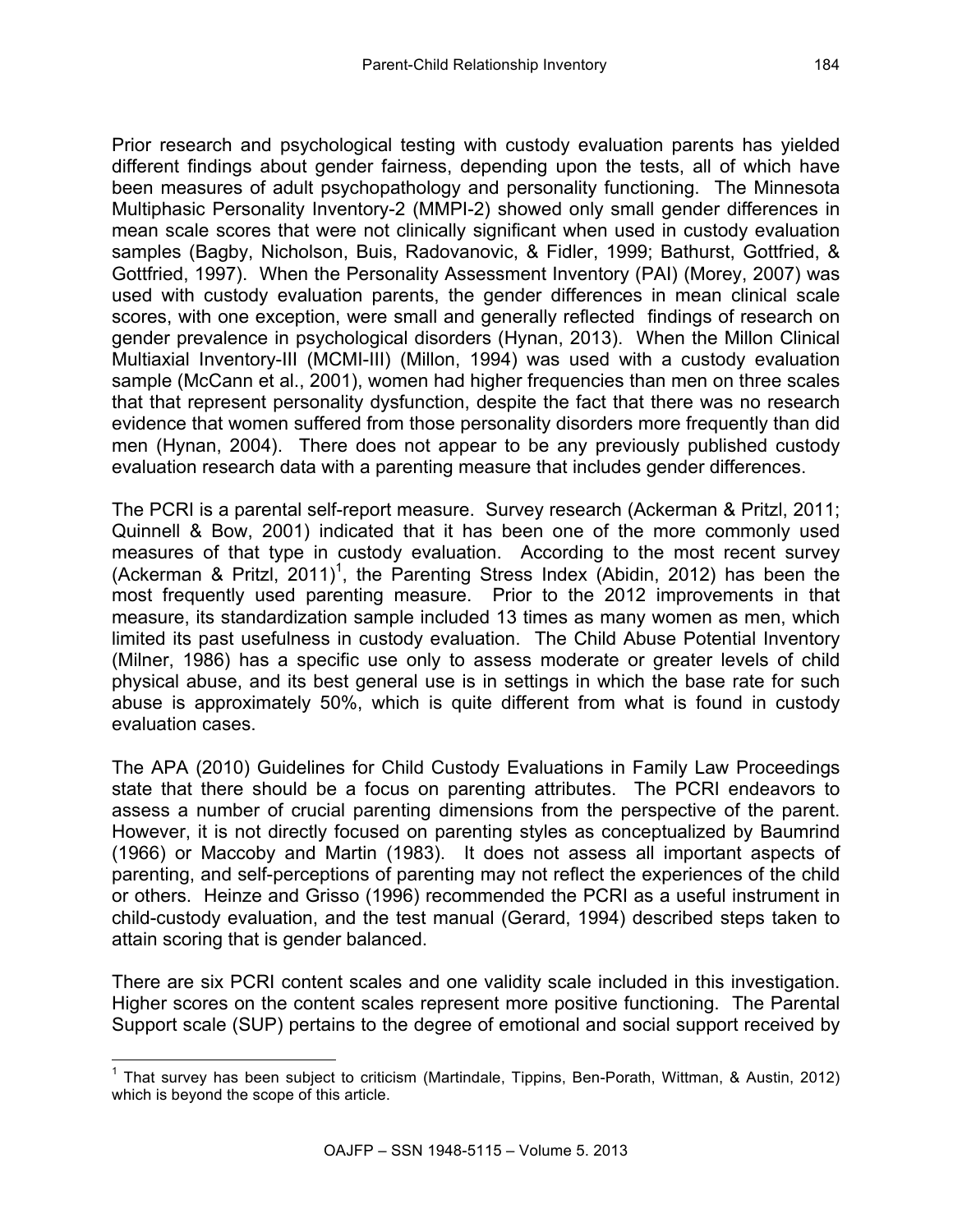a parent. The Satisfaction With Parenting scale (SAT) assesses the degree of enjoyment and fulfillment associated with being a parent. The Involvement scale (INV) represents the level of a parent's interaction with and knowledge of the child. The Communication scale (COM) measures parental perception of communication quality with the child. The Limit Setting scale (LIM) focuses on the parent's experience in carrying out limit setting. The Autonomy scale (AUT) represents parental ability to promote child independence. On the validity scale, Social Desirability (SOC), lower scores indicate greater defensiveness by portraying the parent-child relationship in a socially desirable light.

SOC is particularly important because parents in custody evaluations are often expected to present themselves in a positive light, to the point that some may represent themselves unrealistically. It is relevant that parents in custody evaluations have been found to manifest moderately elevated defensiveness on the MMPI-2 (e.g., Bagby, et al., 1999; Bathurst, et al., 1997; Strong, Greene, Hoppe, Johnston, & Olesen, 1999) and the PAI (Hynan, 2013).

The PCRI shows evidence of adequate reliability. The test manual indicates that internal consistency is strong; test-retest stability reported in the test manual is good over an interval of one week and acceptable when the interval is five months (Gerard, 1994, pp. 29-30). When used with parents of adolescents, the test-retest reliabilities were generally higher over one year than they were in the test manual for five-month duration (Coffman et al., 2006).

Gerard (1994) reported evidence of test validity with three different samples. However, Otto and Edens (2003) pointed out that, other than those samples, there were insufficient data about the correspondence between PCRI scores and extratest criteria such as psychosocial or academic functioning. More recently, Coffman et al. (2006) described evidence of good PCRI validity with parents of adolescents. Parental PCRI content scale scores generally had positive correlations with ratings of family cohesion one year later. Correlations with ratings of family conflict were generally in the predicted negative direction, except that, for fathers, they were nonsignificant for INV and COM. Also, Coffman et al. reported there was strong evidence of validity in terms of correspondence between mothers' PCRI scores and adolescent perceptions of parentchild relationships and family environments, but there was not similar correspondence when the PCRI scores of fathers were used, perhaps representative of different types of relationships that adolescents tend to have with their mothers versus fathers. It is important to note that the AUT scale generally did not show evidence of validity. In other research, the PCRI has been used in areas such as adolescent behavior problems (Oliver, Guerin, & Coffman, 2009) and autism (Osborne & Reed, 2010).

A main objective of this study was to provide relevant PCRI comparison data for evaluators. The availability of relevant reference data is especially useful when there are characteristics of individuals being tested that include a reasonable expectation of response patterns different from the standardization sample. For example, for the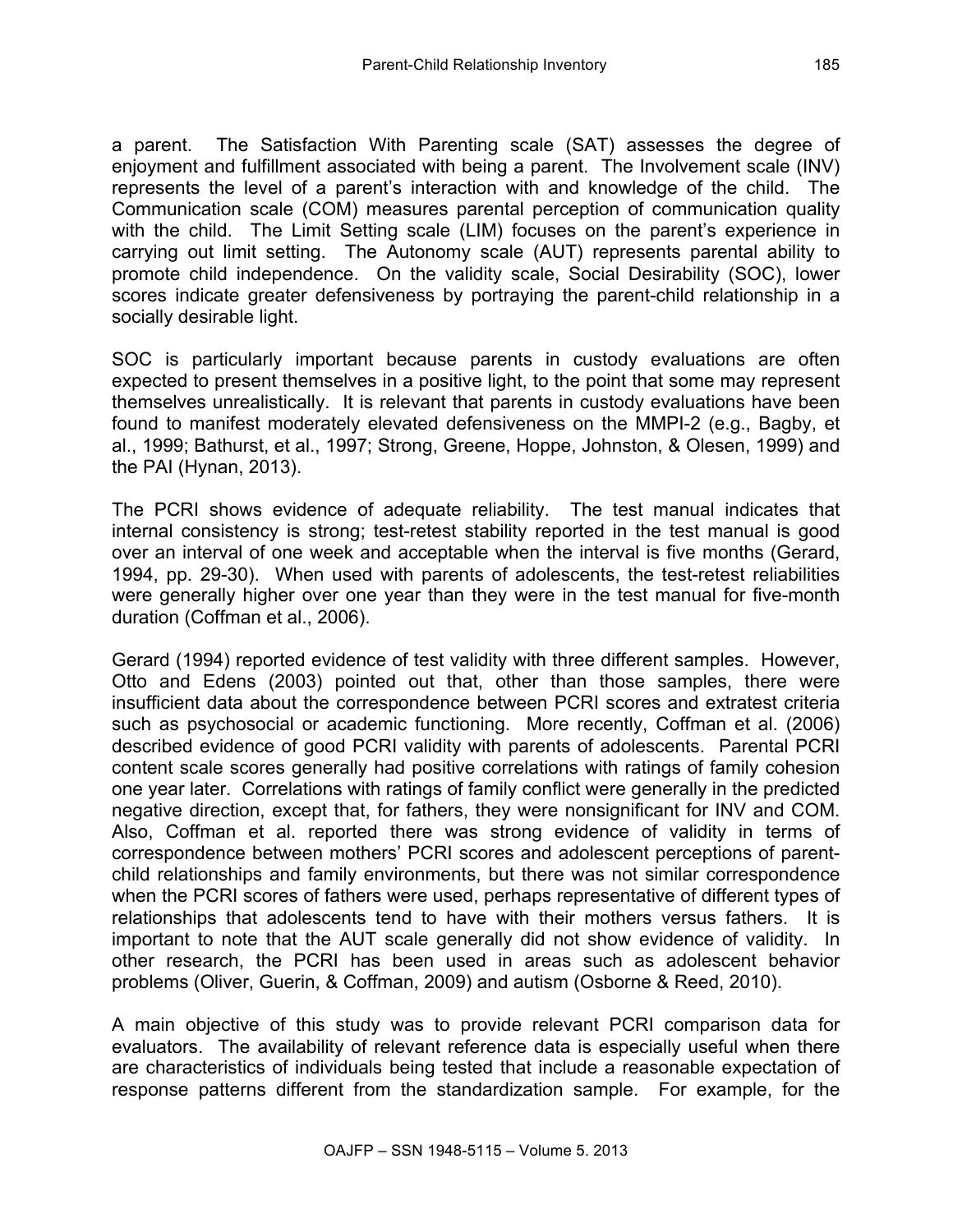practicing custody evaluator, it would be very helpful to know whether elevated scores were indicative of a possibly high level of parental functioning or whether they were just similar to those manifested by most individuals undergoing custody evaluations.

In addition, there were three specific predictions about the research findings. First, it was expected that the results would show, compared to the standardization sample, moderate elevations on content scales, based on patterns of defensiveness found in prior research on parents in custody evaluations (Bagby et al., 1999; Bathurst et al., 1997; Hynan, 2013; Strong et al., 1999). Second, based on informal observation obtained through practice, it was predicted that gender differences would be absent or very small. Third, it was expected that SOC would identify only an extremely small proportion of respondents as defensive, also based on informal observation.

#### **Method**

# **Participants**

Archival data from the author's practice in suburban Chicago served as the database. All 214 participants were legal parents. The number of participants was far above the requirement for a conventional power level of .80 (meaning an 80% probability of rejecting a false null hypothesis) given a statistical significance level of .05 and a goal of identifying at least a medium effect size (Cohen, 1992).

Parental demographic data were based on information completed on the PCRI answer sheet. Mothers averaged 37 years of age (SD =  $6.16$ ) and fathers 40 (SD =  $7.66$ ). Mothers had a mean of 14 years of education (SD = 2.60) and fathers 15 (SD = 2.52). There was a mean of 1.72 children per family  $(SD = .74)$ . The vast majority of participants were Caucasian.

## **Materials and Procedures**

All tests were completed as aspects of evaluations ordered by court. Twelve tests were completed in accordance with a local court rule for a condensed evaluation, and the rest were completed according to standard orders without any such limitation. All tests from 2000 through 2009 were used. Almost all tests had no unanswered items. None of the tests had more than seven items unanswered or that included more than one response. Gerard (1994) indicated that tests with eight or more unanswered or multiple-response items should not be interpreted. Also, all tests had adequate response consistency, as evidenced by all having a maximum Inconsistency score of 1. The author administered all tests in paper form in the office setting. All were computer scored by Western Psychological Services.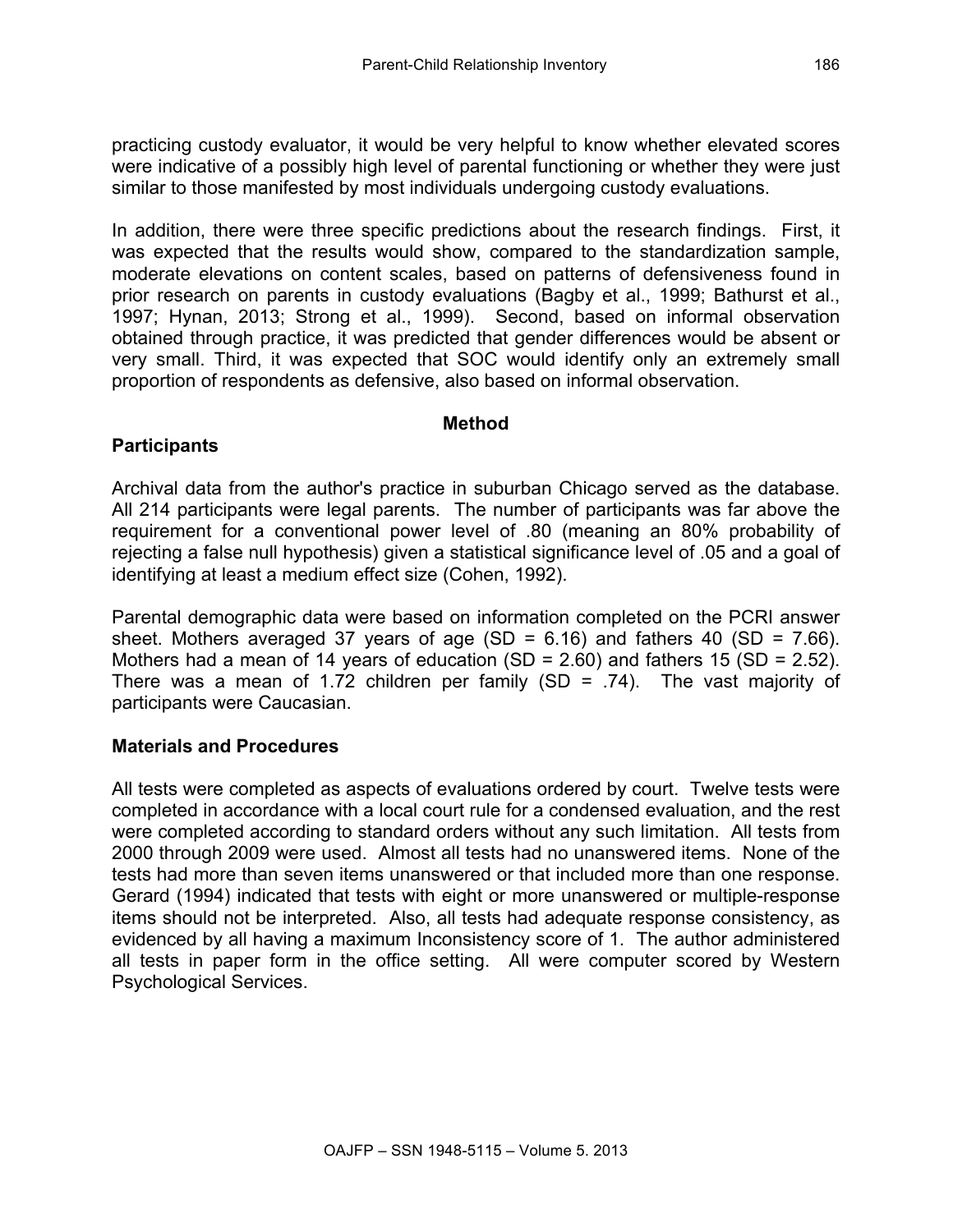### **Results**

Descriptive statistics are displayed in Table 1. There were general content scale elevations in comparison to the PCRI standardization sample. Four scales (SUP, SAT, INV, and LIM) were elevated about one-half to one standard deviation when compared to the standardization sample.

|            | Total<br>$(n = 214)$ |           | <b>Mothers</b><br>(n = 106) |           | <b>Fathers</b><br>$(n = 108)$ |           |
|------------|----------------------|-----------|-----------------------------|-----------|-------------------------------|-----------|
| Scale      | М                    | <b>SD</b> | M                           | <b>SD</b> | M                             | <b>SD</b> |
| <b>SUP</b> | 56.09                | 9.29      | 55.67                       | 8.51      | 56.51                         | 10.06     |
| <b>SAT</b> | 60.89                | 7.10      | 60.28                       | 6.61      | 61.49                         | 7.54      |
| <b>INV</b> | 58.27                | 10.26     | 57.58                       | 9.19      | 58.95                         | 11.22     |
| <b>COM</b> | 54.03                | 8.05      | 53.31                       | 6.75      | 54.74                         | 9.13      |
| LIM        | 60.24                | 9.12      | 60.36                       | 9.04      | 60.13                         | 9.23      |
| AUT        | 52.09                | 8.84      | 51.97                       | 8.48      | 52.20                         | 9.21      |
| <b>SOC</b> | 14.01                | 2.19      | 14.14                       | 2.23      | 13.88                         | 2.15      |

## Table 1: Descriptive Statistics of the PCRI Scales for the Sample of Child Custody Litigants

Note*.* All are T-scores except for SOC, which has a raw score only. SUP = Parental Support; SAT = Satisfaction with Parenting; INV = Involvement; COM = Communication; LIM = Limit Setting; AUT = Autonomy; SOC = Social Desirability.

A multivariate analysis of variance was conducted with gender as the between-subjects factor and the seven scales as the multiple-dependent measures. The analysis was not significant, multivariate F (6, 207) = .68. Similarly, univariate analyses of variance for all scales were nonsignificant.

Only 3% of the current sample was identified by the SOC scale as responding in a defensive manner. A raw score of 9 or below on SOC is defined as the cutoff for defensiveness (Gerard, 1994). Table 2 shows the distribution of SOC scores.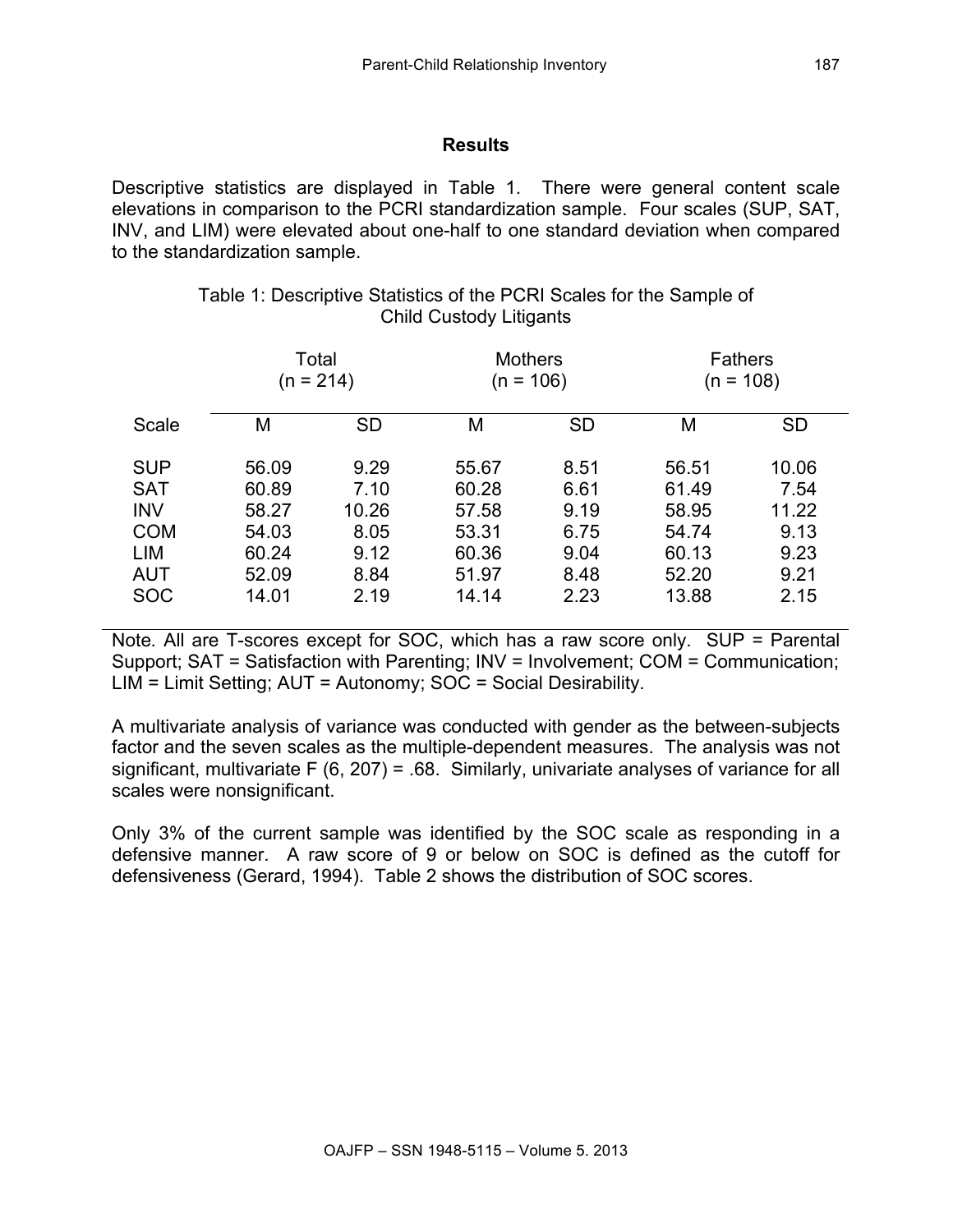| Score | Frequency | Percent | Cumulative |
|-------|-----------|---------|------------|
|       |           |         | Percent    |
|       |           | $.5\,$  | $.5\,$     |
| 8     | 2         | .9      | 1.4        |
| 9     | 4         | 1.9     | 3.3        |
| 10    | 5         | 2.3     | 5.6        |
| 11    | 12        | 5.6     | 11.2       |
| 12    | 28        | 13.1    | 24.3       |
| 13    | 33        | 15.4    | 39.7       |
| 14    | 27        | 12.6    | 52.3       |
| 15    | 52        | 24.3    | 76.6       |
| 16    | 32        | 15.0    | 91.6       |
| 17    | 6         | 2.8     | 94.4       |
| 18    | 9         | 4.2     | 98.6       |
| 19    | 2         | .9      | 99.5       |
| 20    |           | $.5\,$  | 100.0      |
|       |           |         |            |

Table 2: Frequency of SOC Scores for the Sample of Child Custody Litigants

Note. SOC scores can range from 5 through 20. No parent had a score of 5 or 6.

#### **Discussion**

These test results provide the first known comparison scores for custody evaluators regarding the PCRI or the current edition of any other parenting measure. The findings also represent a potential starting point for future research on parenting measures used within the child custody evaluation context.

The research hypotheses were largely supported by the results. There were moderate elevations on four of the six content scales when compared to the standardization sample. There were no significant gender differences on any scales. Also, only an extremely small proportion of respondents were classified as defensive.

The current findings are very different from PCRI results with a court-ordered custody mediation sample reported by Gerard (1994). That sample manifested mean scores on most content scales that were considerably below the standardization sample means. The different patterns of results are likely due in part to parents in mediation not having had the same type of motivation as parents under evaluation to present themselves positively. Also, parents who have very positive views of their own parenting may be especially likely to agree to a custody evaluation because they are optimistic about its outcome, whereas such positive self-regard may not make any difference in terms of mediation participation.

The absence of gender differences found in the current study suggests that the PCRI has adequate gender fairness and this is likely due, at least in part, to the construction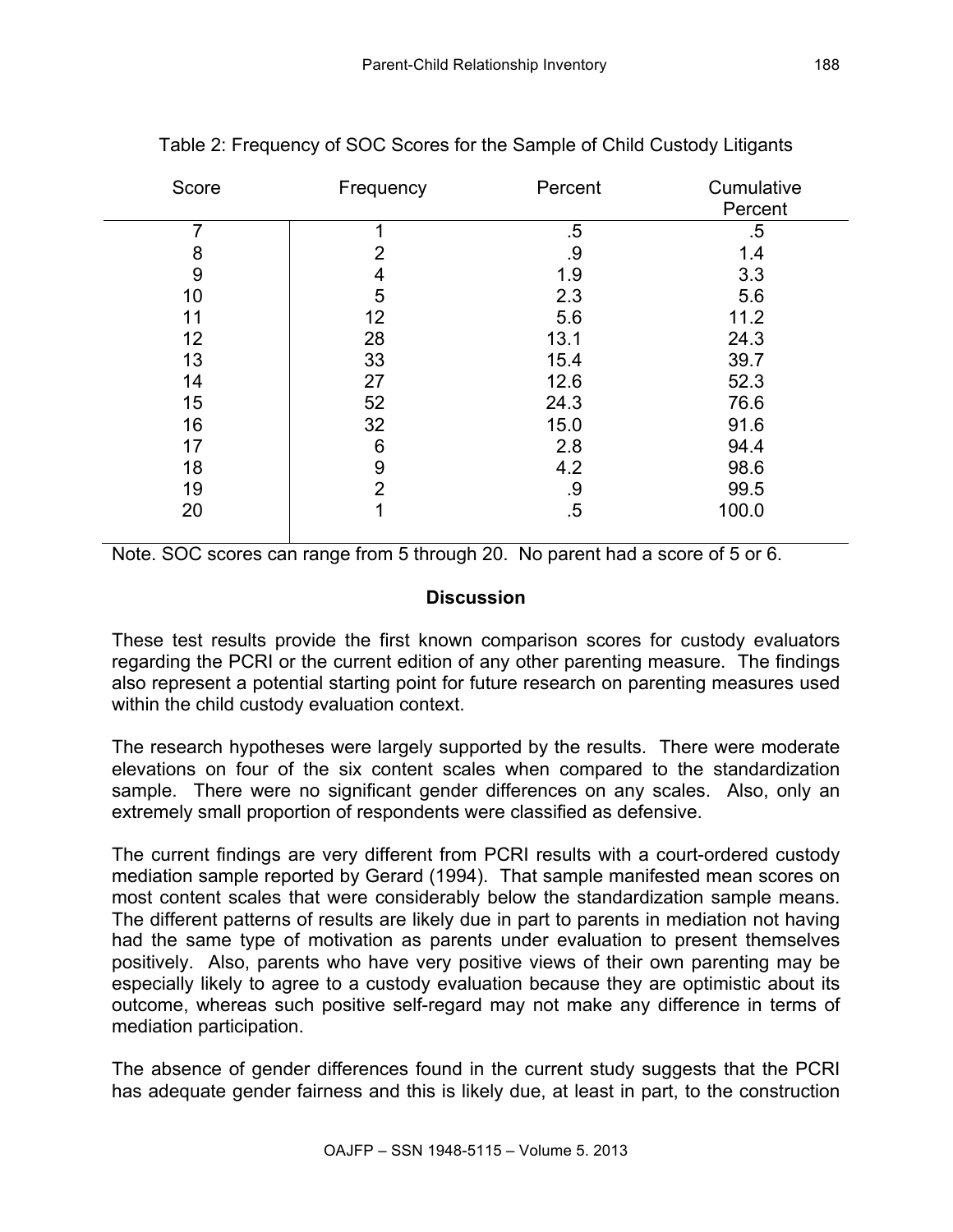of PCRI norms. It is instructive to note that, prior to the establishment of the final norms, statistical comparisons of mothers and fathers on content scales were carried out using linear T-score transformations that were not the same as the transformations used in the final version of the test. Those statistical comparisons showed that mothers had higher scores than fathers on INV and COM, and fathers had higher scores than mothers on SUP and LIM. On each of those scales, the differences were statistically but not clinically significant. Those gender differences contributed to the construction of separate sets of content scale norms for mothers and fathers. An inspection of the transformations from raw scores to T-scores generally shows only very small differences between mothers and fathers, except for extremely high or low scores on some scales (Gerard, 1994, p. 39-40).

It is noteworthy that, very recently, descriptive data for the Parenting Stress Index for a sample of child custody litigants has been published in tabular form (Abidin, Austin, & Flens, 2013, p. 368), but no gender comparisons were included. Also, those data were based on the older, third edition of the test instead of the current one that includes equal numbers of women and men in the standardization sample.

Whereas neither gender has superiority in parenting competency (Downey, Ainsworth-Darnell, & Dufur, 1998), it is important, especially for evaluators, that research has found a number of different patterns in mother-child versus father-child interactions. For example, meta-analyses (De Wolff & van IJzendoorn, 1997; van IJzendoorn & De Wolff, 1997) found that the statistical association between maternal behavior and motherinfant attachment security was considerably stronger than the one between paternal behavior and father-infant attachment security. Also, with infants, mothers are more likely to pattern the length of their verbalizations to the child's utterances, whereas the verbalizations of fathers tend to be more diverse and represent apparent expectations for higher levels of behavior (McLaughlin, White, McDevitt, & Raskin, 1983). Especially with young children, the type of attachment that occurs with mothers tends to be more characterized by comfort and soothing, whereas the type that takes place with fathers tends to be more adventurous, playful, and engaging of the external world (Bornstein, 2002; Pruett & Pruett, 2009). For children from elementary school years through adolescence, interactions with mothers tend to be both more positively and negatively emotionally charged than with fathers (Laursen, 1995; Russell & Russell, 1987; Steinberg & Silk, 2002). Adolescents tend to be more comfortable discussing emotional material with mothers and more tend to look to fathers to obtain factual or practical information (Steinberg & Silk, 2002). It is noteworthy that these patterns of gender differences are consistent to some extent with the modest gender differences in PCRI scores, when linear T-score transformations were used, regarding mothers' higher scores on INV and COM.

The finding that only 3% of the current PCRI sample was identified as responding in a defensive manner is similar to the result of a simulated custody evaluation study (Tobin, Seals, & Vincent, 2011). In contrast, prior research (Bathurst et al., 1997) found that the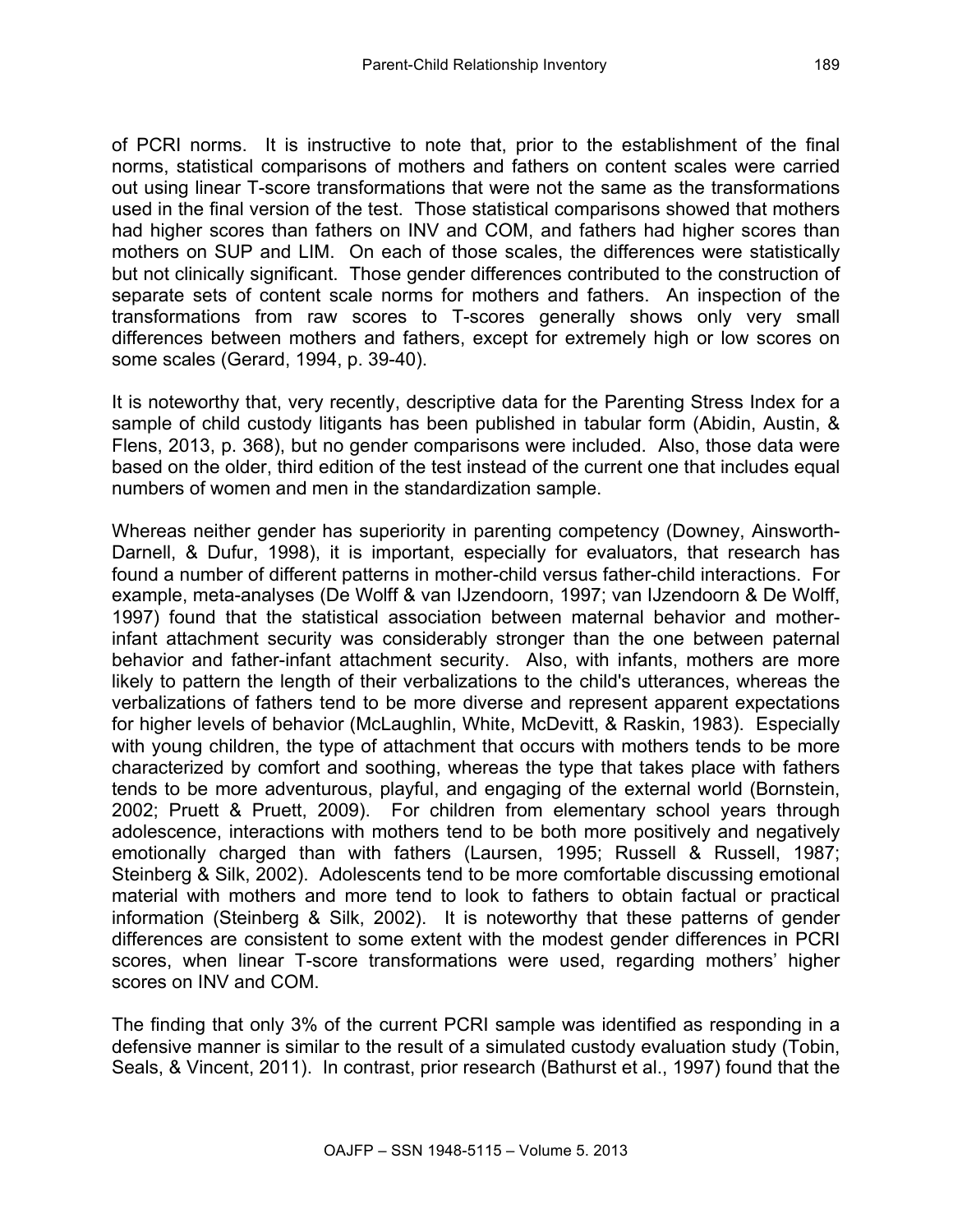MMPI-2 *L* and *K* scales identified 20% and 21% of custody evaluation subjects as having responded in a defensive manner.

The current PCRI data were taken from the author's larger custody evaluation database that includes the MMPI-2 and the PAI. When the PCRI was administered, parents usually completed the MMPI-2 and PAI, also. Analyses from that database found that the MMPI-2 *L* and *K* scales identified 36 and 42% of clients as defensive. On the PAI Positive Impression Management scale that measures defensiveness, 22% had Tscores of 68 and above, which is identified as the cutoff for test validity.

The PCRI manual indicated the cutting score of 9 on SOC was set in order to identify the 5% of the standardization sample who responded in the most defensive manner (Gerard, 1994). However, there was no more specific reason given for having set 5% as the cutoff point beyond which interpretation is not recommended.

Especially when compared to the proportions of custody evaluation respondents who answered questions defensively on the MMPI-2 and PAI, the SOC scale appears inadequate in terms of identifying defensiveness within this context. Because most evaluators administer the MMPI-2, and a significant minority administer the PAI (Ackerman & Pritzl, 2011), it is reasonable to expect that the use of the PCRI in custody evaluations is frequently accompanied by one or both of those measures. Therefore, custody evaluators would likely get a more accurate assessment of defensiveness on the PCRI by using the defensiveness scales of the MMPI-2 and/or PAI, especially if those measures were administered during the same appointment.

It is important for evaluators to be cognizant about both the strengths and other limitations of the PCRI. Although it covers important and relevant content areas and now has comparison data specific to custody evaluation, it does not cover all relevant aspects of parenting and would benefit from more extensive reliability and validity data (Marchant & Paulson, 1998). Grisso (2003) posited there are likely inherent limitations in the type and extent of information that can be extracted from parental self-report. Although it could be argued that the PCRI should not be used due to the ineffective SOC scale and limitations in extratest validity data, scales of defensiveness found on other tests can be used, and the extant validity evidence together with the current reference sample support its being appropriately utilized in custody evaluations, as one of a number of assessment methods.

Of course, it is important to combine the results of any psychological test with other sources of relevant information. For example, it is crucial to carry out direct parent-child observations, obtain information from knowledgeable collaterals, and interview children about their perspectives regarding interactions with parents (e.g., Austin, 2002; Gould & Martindale, 2007; Hynan, 1998; Hynan, 2003).

The primary limitation of the current study is that the results were all drawn from one practice in a circumscribed geographical area. It is also a limitation that there were very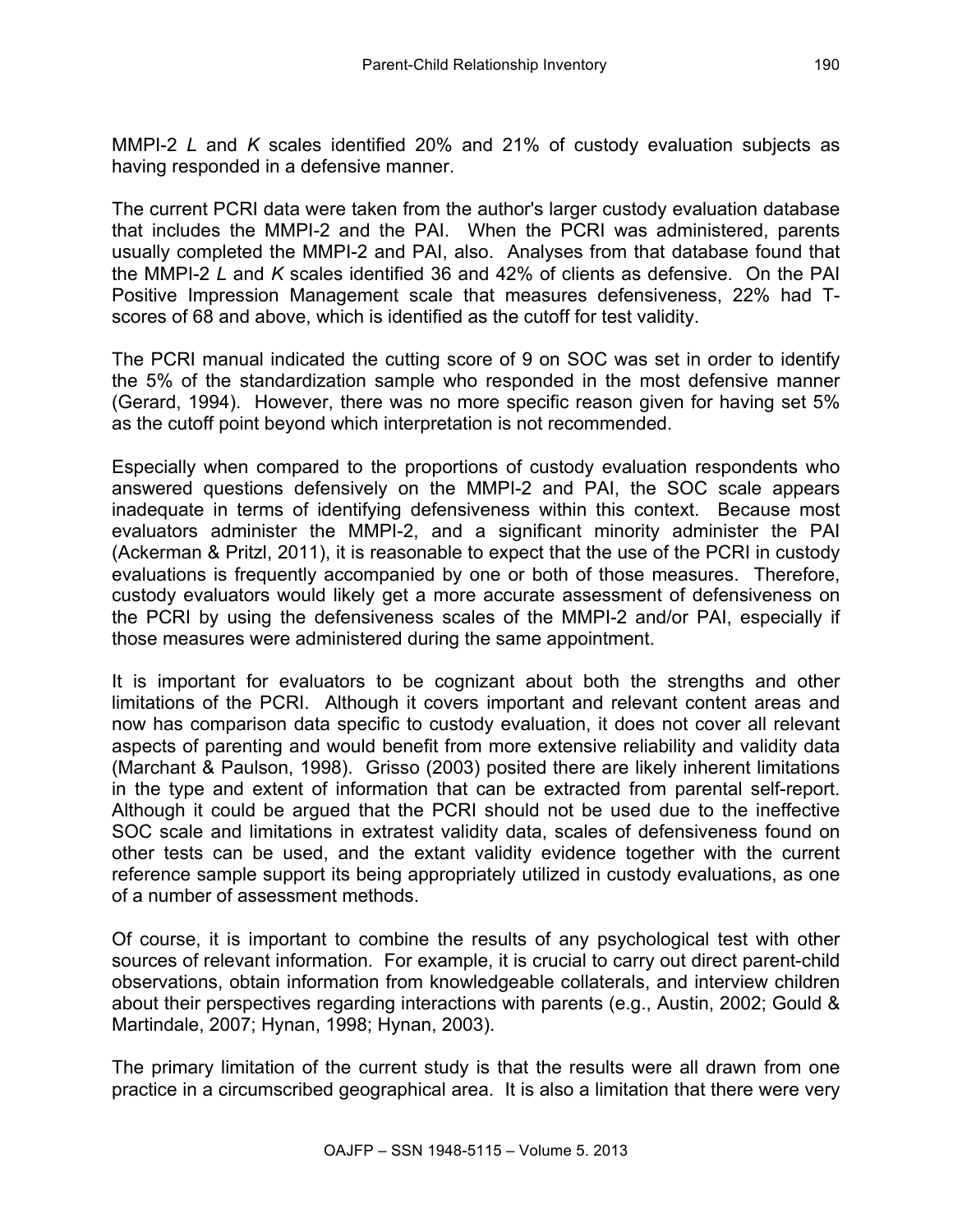few non-Caucasian respondents. However, such characteristics have also been present in some past research. For example, the largest published custody evaluation psychological test sample (Bathurst et al., 1997) was also from one practice.

It is noteworthy that a number of demographic characteristics of the current sample are similar to prior custody evaluation test research. The age range and education level of parents as well as the mean number of children per family in this PCRI sample are similar to available data of prior studies (Bagby et al., 1999; Bathurst et al., 1997; Ezzo, Pinsoneault, & Evans, 2007; Strong et al., 1999). Such demographic similarity suggests that the current sample is not a highly unusual one and gives reason for optimism that the results have generalizability to other geographical areas and practices.

It would be optimal if there were larger normative standardization samples of custodyevaluation litigants for the PCRI and other tests that would include geographic and ethnic diversity. However, such data have never been available, and it is reasonable to expect that reality to continue. There clearly is limited motivation among academics to carry out such research (Grisso, 2005). Close to two decades ago, in acknowledgment of the persistent division between scholars and practitioners, leading psychologists (Stricker & Trierweiler, 1995) emphasized the value of collecting data from local practice settings, potentially to be combined with the same type of information from other locations to advance the scientific and professional integration of the field.

Custody evaluations strongly benefit from the appropriate use of empirical foundations. The productive use of such empirical data in custody evaluation practice requires careful deliberation about the information gained through diverse methods, preferably including the use of judgment aids to guard against excessive reliance on intuition (Kahneman, 2011).

A major step forward in the interpretation of psychological tests of custody-evaluation participants would occur if there were other sources of accurate data available about parent-child interactions that would allow external validation specific to the child custody context. For a number of reasons, however, this is a particularly challenging task. For example, the multi-faceted, complex reality of parent-child interactions makes it difficult to identify and put to use a sufficient number of good-quality criterion measures. It can take years to accumulate enough data for a sufficient sample size, which contributes to practical barriers to attempts to measure test reliability or validity over an extended duration of time. Also, the defensiveness sometimes present in custody-evaluation participants can lead a significant proportion to be guarded about their parenting and children, thereby making accurate data collection difficult. An additional area of useful future research would involve efforts to reach greater understanding of cultural differences in parenting, both generally and in terms of psychological measurement.

The current research is important because it contributes scientifically objective parental self-report data about a number of important dimensions of parent-child interaction. It is the first step with the PCRI to enhance the empirical framework of custody evaluations.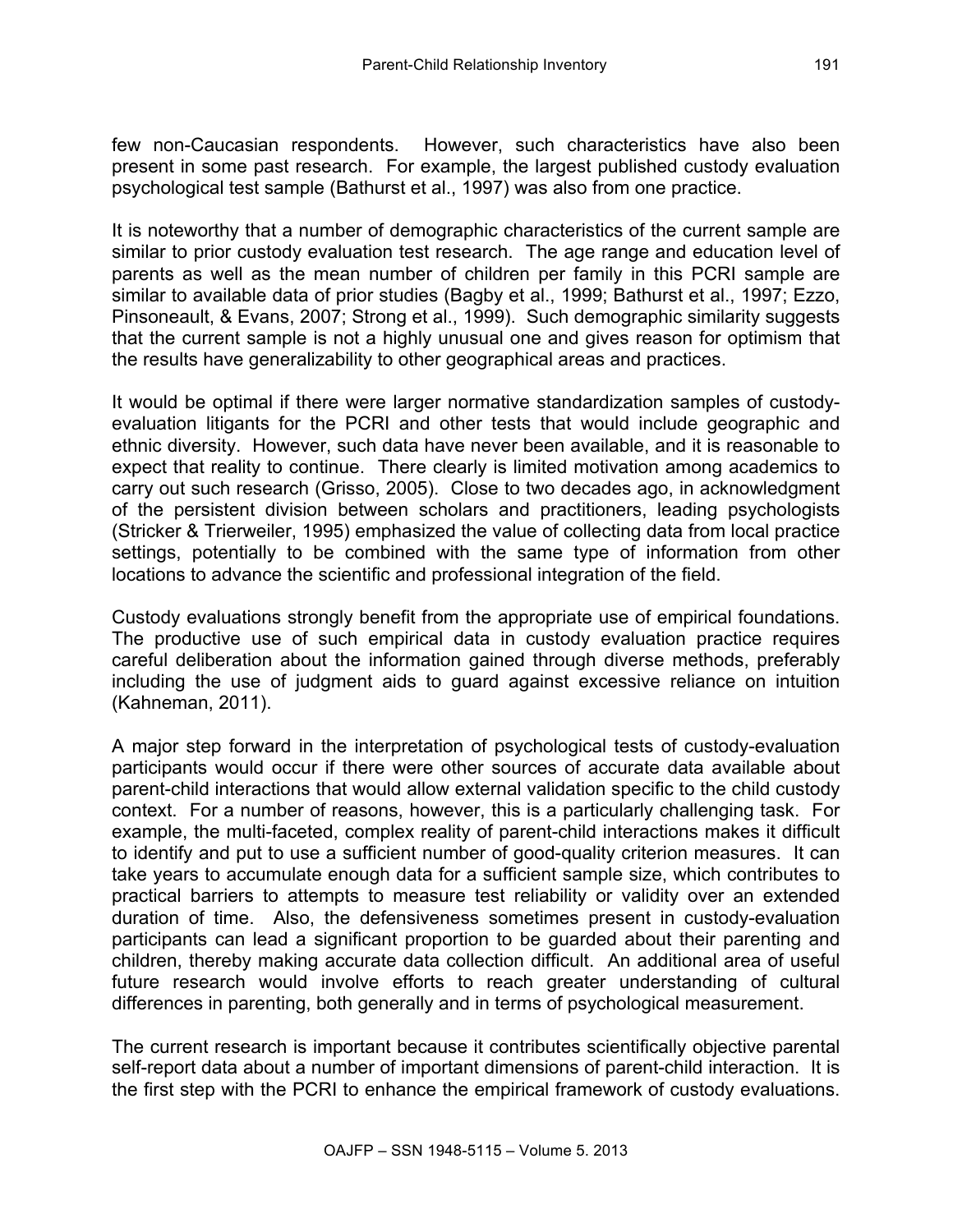Such evaluations have been perceived by some authorities to represent primarily evaluator personal values and biases (e.g., Emery, Otto, & O'Donohue, 2005). More specific criticism has been aimed at a number of tests used in custody evaluation (e.g., Erickson, Lilienfeld, & Vitacco, 2007). Others, whether practitioners or academics, would provide considerable potential advancement for the field by publishing empirically grounded information, regarding psychological testing, other methodology, or the process of integrating information and arriving at inferences.

The knowledge that children of divorce are more than twice as likely as most children to have significant adjustment problems (Kelly, 2012) may help provide motivation to those in the divorce field to improve the quality of custody evaluations. Potential advancements in relevant scientific knowledge about families of divorce need to be combined with improvements in cognitively processing the wealth of data collected in evaluations. Such potential advancements are crucial, and yet, in evaluation practice, there also needs to be focused consideration of how to apply such general scientific knowledge and principles to the particular facts and circumstances of each case. Children and families of divorce would be the main beneficiaries of such steps forward.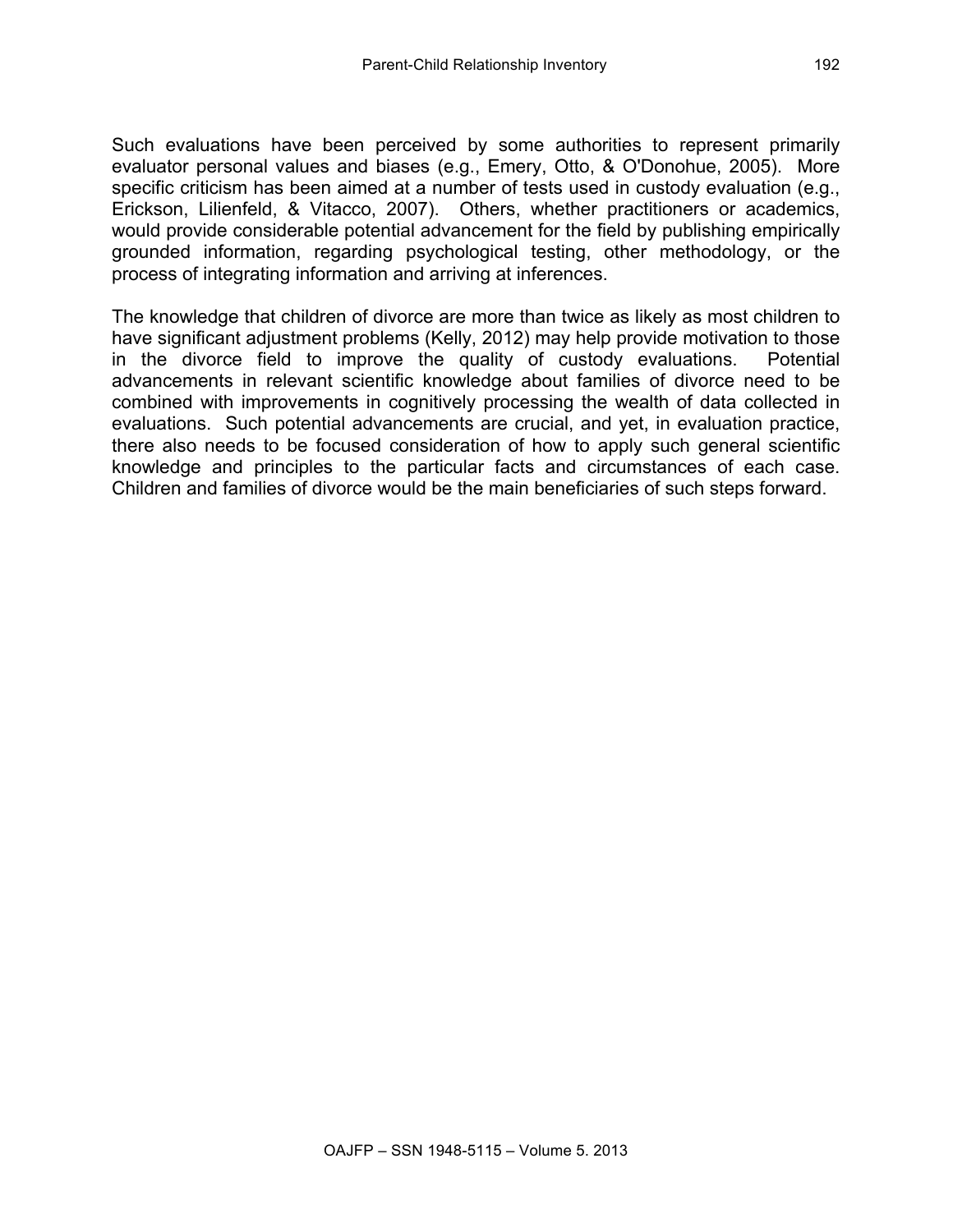#### **References**

- Abidin, R. E. (2012). *Parenting Stress Index: Professional manual* (4th Ed.). Lutz, FL: Psychological Assessment Resources.
- Abidin, R. E., Austin, W. G., & Flens, J. R. (2013). The forensic uses and limitations of the Parenting Stress Index. In R. P. Archer & E. M. A. Wheeler (Eds.), *Forensic uses of clinical assessment instruments* (pp. 346–379). New York: Routledge.
- Ackerman, M. J., & Pritzl, T. B. (2011). Child custody evaluation practices: A 20-year follow-up. *Family Court Review, 49*, 618–628. doi: 10.1111/j.1744- 1617.2011.01397.x
- American Educational Research Association, American Psychological Association, & National Council on Measurement in Education (1999). *Standards for educational and psychological testing*. Washington, DC: American Educational Research Association.
- American Psychological Association. (2002). Ethical principles of psychologists and code of conduct. *American Psychologist, 57*, 1060–1073. doi: 10.1037/0003- 066X.57.12.1060
- American Psychological Association. (2010). Guidelines for child custody evaluations in family law proceedings. *American Psychologist, 65*, 863–867. doi:10.1037/a0021250
- American Psychological Association. (2013). Specialty guidelines for forensic psychologists. *American Psychologist, 68*, 7–19. doi: 10.1037/a0029889
- Austin, W. G. (2002). Guidelines for utilizing collateral sources of information in childcustody evaluations. *Family Court Review, 40*, 177 184. doi: 10.1111/j.174- 1617.2002.tb00828.x
- Azar, S. T., Lauretti, A. F., & Loding, B. V. (1998). The evaluation of parental fitness and termination of parental rights cases: A functional-contextual perspective. *Clinical Child & Family Psychology Review, 1*, 77–100. doi: 10.1023/A:1021883611965
- Bagby, R. M., Nicholson, R. A., Buis, T., Radovanovic, H., & Fidler, B. J. (1999). Defensive responding on the MMPI-2 in family custody and access evaluations. *Psychological Assessment, 11*, 24–28. doi: 10.1037/1040-3590.11.1.24
- Bathurst, K., Gottfried, A. W., & Gottfried, A. D. (1997). Normative data for the MMPI-2 in child custody litigation. *Psychological Assessment, 9*, 205–211. doi: 10.1037/1040-3590.9.3.205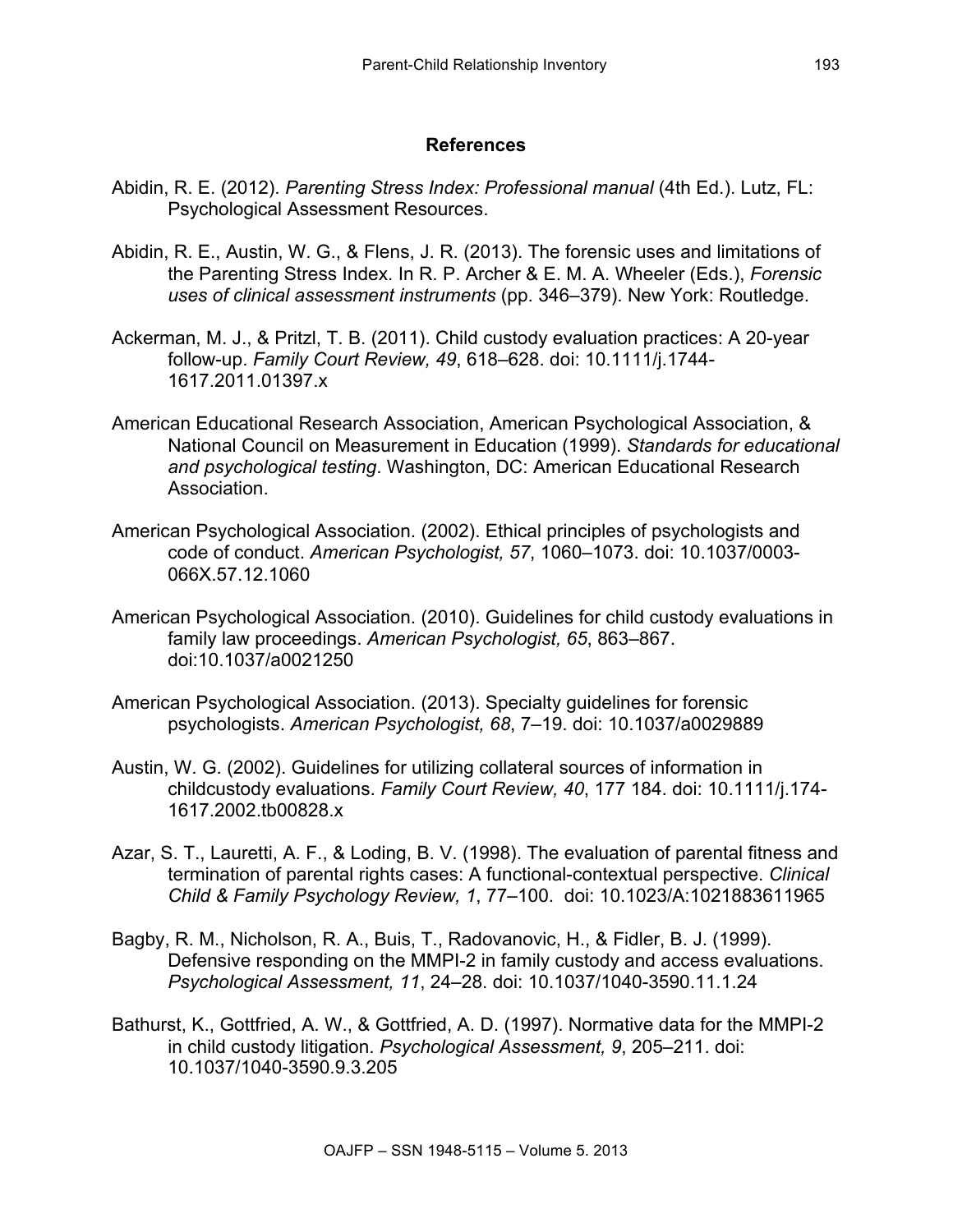- Beavers, W. R., & Hampson, R. B. (1990). *Successful families: Assessment and intervention.* New York, NY: Norton.
- Baumrind, D. (1966). Effects of authoritative parental control on child behavior. *Child Development, 37*, 887–907. doi: 10.2307/1126611
- Baumrind, D. (1972). An exploratory study of socialization effects on black children: Some black-white comparisons. *Child Development, 43*, 261–267. doi: 10.2307/1127891
- Bornstein, M. H. (2002). Parenting infants. In M. H. Bornstein (Ed.). *Handbook of Parenting (2<sup>nd</sup> Ed.) (Vol. 1, pp. 3–43). New York, NY: Psychology Press.*
- Budd, K. S., Clark, J., & Connell, M. A. (2011). *Evaluation of parenting capacity in child protection.* New York, NY: Oxford University Press.
- Coffman, J. K., Guerin, D. W., & Gottfried, A. W. (2006). Reliability and validity of the parent-child relationship inventory (PCRI): Evidence from a longitudinal crossinformant investigation. *Psychological Assessment, 18*, 209–214. doi: 10.1037/1040-3590.18.2.209
- Cohen, J. (1992). A power primer. *Psychological Bulletin, 112*, 155–159. doi: 10.1037/0033-2909.112.1.155
- Darling, N., & Steinberg, L. (1993). Parenting style as context: An integrative model. *Psychological Bulletin, 113*, 487–496. doi: 10.1037/0033-2909.113.3.487
- De Wolff, M. S., & van IJzendoorn, M. H. (1997). Sensitivity and attachment: A metaanalysis on parental antecedents of infant attachment. *Child Development, 68*, 571 – 591. doi: 10.2307/1132107
- Downey, D. B., Ainsworth-Darnell, J. W., & Dufur, M. J. (1998). Sex of parenting and children's well-being in single-parent households. *Journal of Marriage and the Family, 60*, 878–893. doi: 10.2307/353631
- Elrod, L. D., & Dale, M. D. (2008 2009). Paradigm shifts and pendulum swings in child custody: The interests of children in the balance. *Family Law Quarterly, 42*, 381– 418.
- Emery, R. E., Otto, R. K., & O'Donohue, W. T. (2005). A critical assessment of child custody evaluations: Limited science and a flawed system. *Psychological Science in the Public Interest, 6*, 1–29. doi: 10.1111/j.1529-1006.2005.00020.x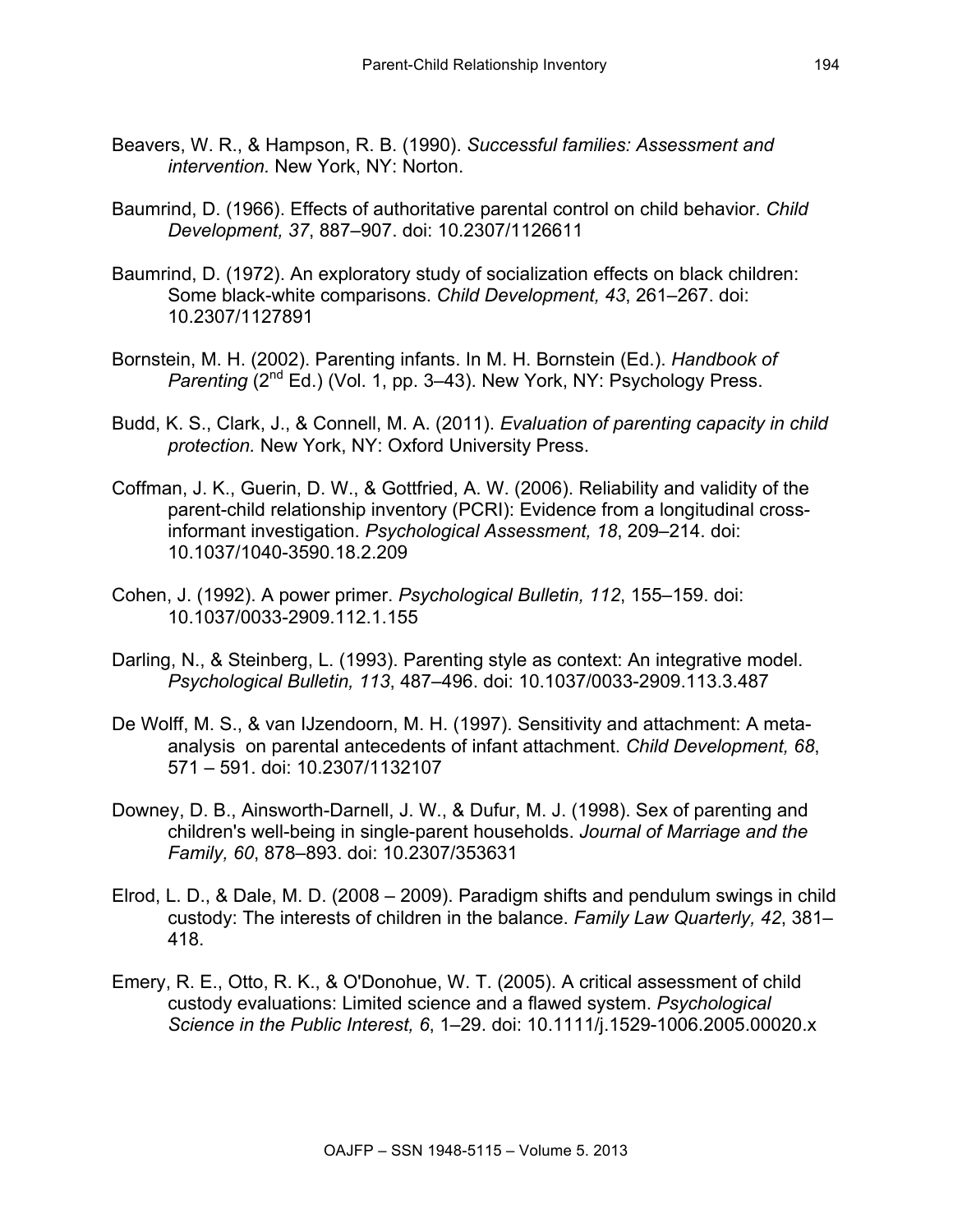- Epstein, N. B., Baldwin, L. M., & Bishop, D. S. (1983). The McMaster family assessment device. *Journal of Marital and Family Therapy, 9*, 171–180. doi: 10.1111/j.1752- 0606.1983.tb01497.x
- Erickson, S. K., Lilienfeld, S. O., & Vitacco, M. J. (2007). A critical examination of the suitability and limitations of psychological tests in Family Court. *Family Court Review, 45*, 157–174. doi: 10.1111/j.1744-1617.2007.00136.x
- Ezzo, F. R., Pinsoneault, T. B., & Evans, T. B. (2007). A comparison of MMPI-2 profiles between child maltreatment cases and two types of custody cases. *Journal of Forensic Psychology Practice, 7*, 29–42. doi: 10.1300/J158v07n02\_02
- Garcia, F., & Gracia, E. (2009). Is always authoritative the optimum parenting style? Evidence from Spanish families. *Adolescence, 44*, 101–131.
- Gerard, A. B. (1994). *Parent-Child Relationship Inventory (PCRI) manual*. Los Angeles: Western Psychological Services.
- Gould, J. W., & Martindale, D. A. (2007). *The art and science of child custody evaluations.* New York, NY: Guilford.
- Grisso, T. (2003). (with Borum, R., Edens, J. F., Moye, J., & Otto, R. K.) *Evaluating competencies: Forensic assessments and instruments* (2nd ed.). New York, NY: Kluwer Academic/Plenum Publishers.
- Grisso, T. (2005). Commentary on "Empirical and ethical problems with custody recommendations": What now? *Family Court Review, 43*, 223–228. doi: 10.1111/j.1744-1617.2005.00020.x
- Heinze, M. C., & Grisso, T. (1996). Review of instruments assessing parenting competencies used in child custody evaluations. *Behavioral Sciences and the Law, 14*, 293–313. doi: 10.1002/(SICI)1099-0798(199622)14:3<293::AID-BSL241>3.0.CO;2-0
- Hynan, D. J. (1998). Interviewing children in custody evaluations. *Family and Conciliation Court Review, 36*, 446–478. doi: 10.1111/j.174-1617.1998.tb01091.x
- Hynan, D. J. (2003). Parent-child observations in custody evaluations. *Family Court Review, 41*, 214–223. doi: 10.1177/1531244503252292
- Hynan, D. J. (2004). Unsupported gender differences on some personality disorder scales of the Millon Clinical Multiaxial-III. *Professional Psychology: Research and Practice, 35*, 105-110. doi: 10.1037/0735-7028.35.1.105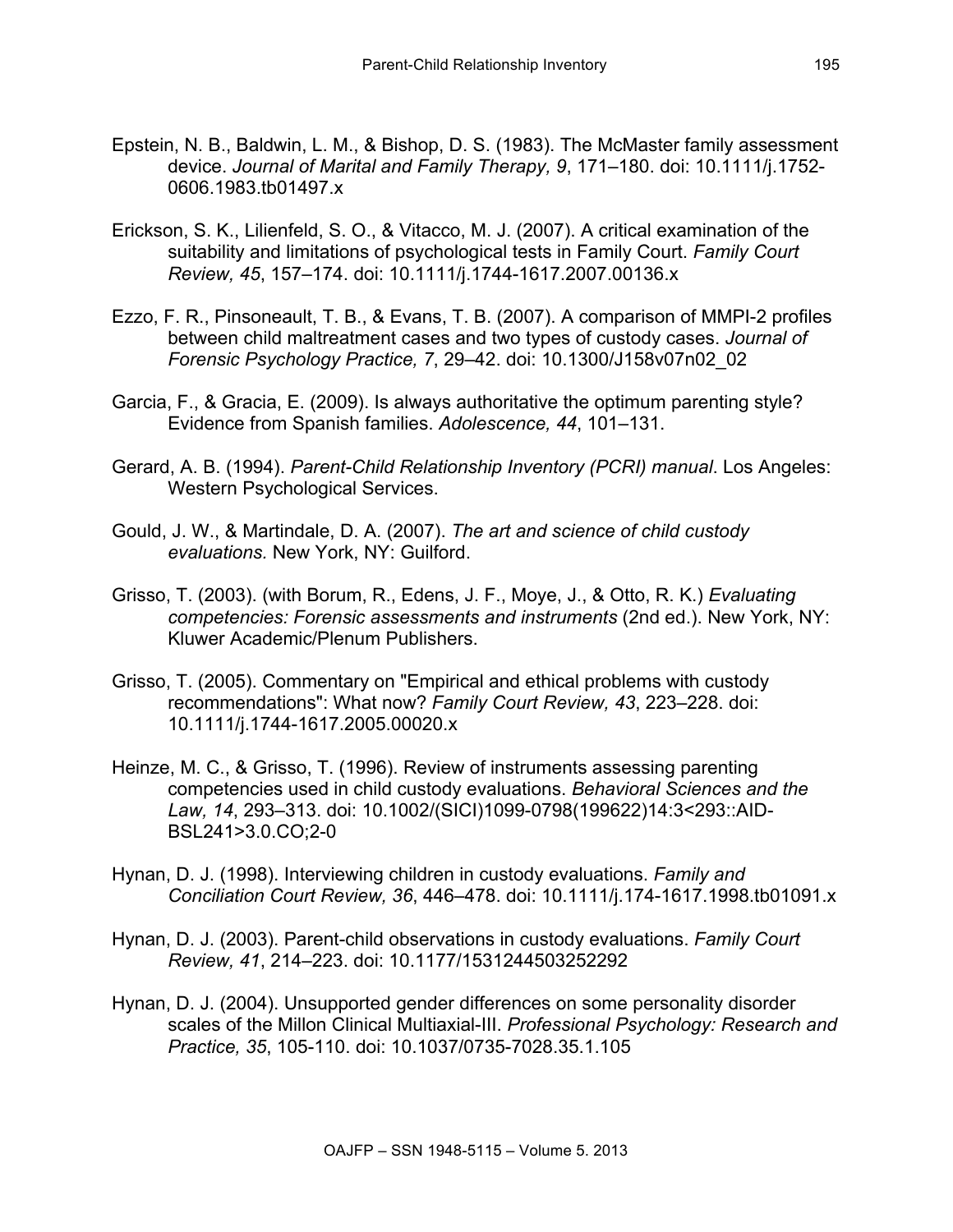Hynan, D. J. (2013). Use of the Personality Assessment Inventory in child custody evaluation. *Open Access Journal of Forensic Psychology, 5*, 120-133.

Kahneman, D. (2011). *Thinking, fast and slow.* New York, NY: Farrer, Straus & Giroux.

- Kelly, J. (2012). Risk and protective factors associated with child and adolescent adjustment following separation and divorce: Social science applications. In K. Kuehnle & L. Drozd (Eds.), *Parenting plan evaluations: Applied research for the family court* (pp. 49-84). New York, NY: Oxford University Press.
- Laursen, B. (1995). Conflict and social interaction in adolescent relationships. *Journal of Research on Adolescence, 5*, 55–70. doi: 10.1207/s15327795jra0501\_3
- Maccoby, E. E., & Martin, J. A. (1983). Socialization in the context of the family: Parentchild interaction. In P. H. Mussen (Series Ed.) & E. M. Hetherington (Vol. Ed.), *Handbook of child psychology* (4<sup>th ed.)</sup> (Vol. 4, pp. 1-101). New York: Wiley.
- Marchant, G. J., & Paulson, S. E. (1998). Test review of the Parent-Child Relationship Inventory. In J. C. Impara & P. S. Plake (Eds.), *The thirteenth mental measurements yearbook*. Retrieved from the Buros Institute's Test Reviews Online website: http://www.buros.org.
- Marschak, M. (1960). A method for evaluating parent-child interaction under controlled conditions. *Journal of Genetic Psychology: Research and Theory on Human Development, 97*, 3–22.
- Martindale, D. A., Tippins, T. M., Ben-Porath, Y. S., Wittman, J. P., & Austin W. G. (2012). Assessment instrument selection should be guided by validity analysis not professional plebiscite: Response to a flawed survey. *Family Court Review, 50*, 502–507. doi: 10.1111/j.1744-1617.2012.01466.x
- McCann, J. T., Flens, J. R., Campagna, V., Collman, P., Lazzaro, T., & Connor, E. (2001). The MCMI-III in child custody evaluations: A normative study. *Journal of Forensic Psychology Practice, 1*, 27–44. doi: 10.1300/J158v01n02\_02
- McLaughlin, B., White, D., McDevitt, T., & Raskin, R. (1983). Mothers' and fathers' speech to their young children: Similar or different? *Journal of Child Language*, *10*, 245–252. doi: 10.1017/S305000900005286
- Millon. T. (1994). *Millon Clinical Multiaxial Inventory- III Manual*. Minneapolis, MN: National Computer Systems, Inc.
- Milner, J. E. (1986). *Child Abuse Potential Inventory: Manual* (2nd Ed.). DeKalb, IL: Psytec Corp.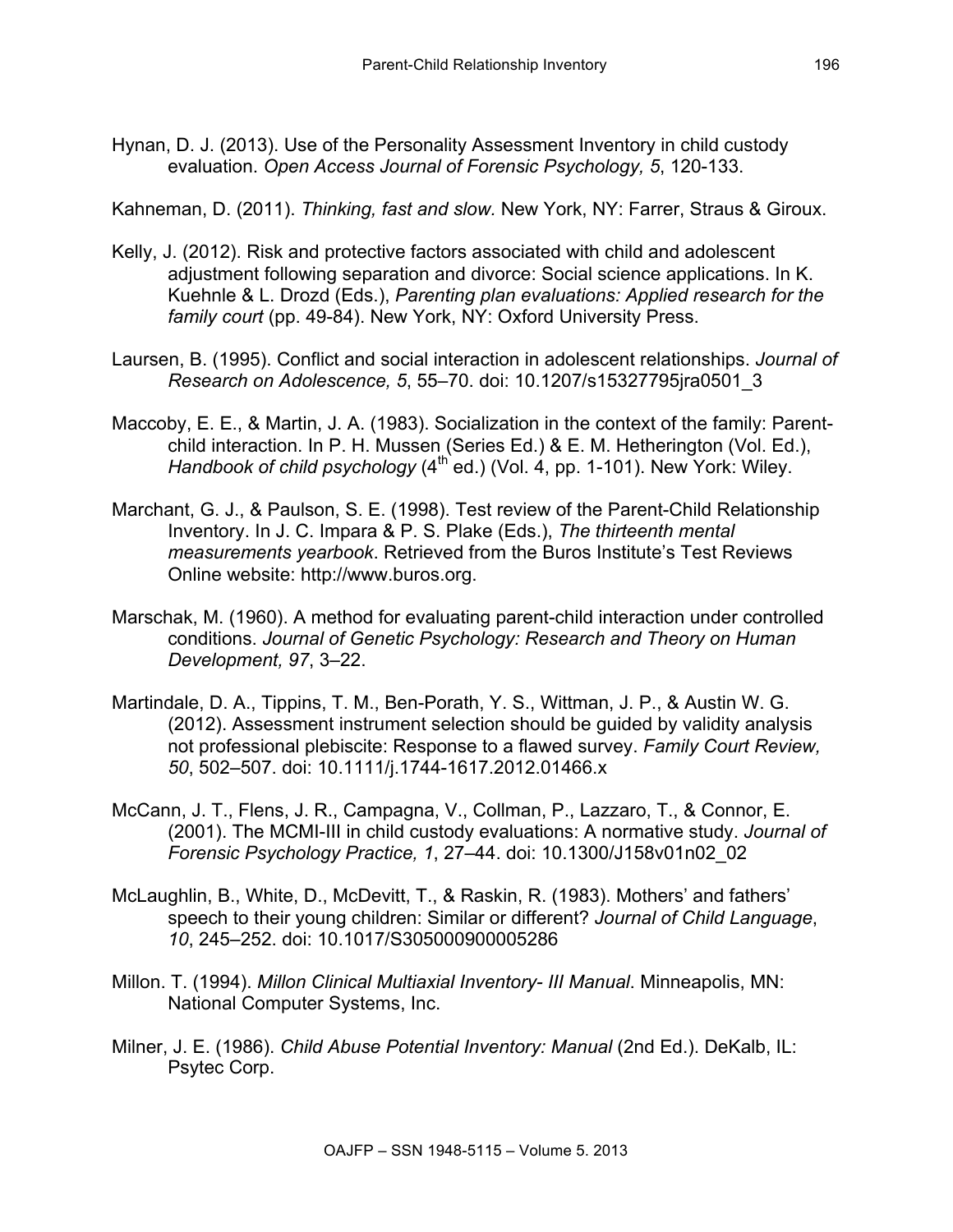- Morey, L. C. (2007). *Personality Assessment Inventory: Professional manual* (2nd Ed.). Lutz, FL: Psychological Assessment Resources.
- National Conference of Commissioners on Uniform State Laws. (1979). *Uniform marriage and divorce act*. St. Paul, MN: West.
- Oliver, P. H., Guerin, D. W., & Coffman, J. K. (2009). Big five parental personality traits, parenting behaviors, and adolescent behavior problems: A mediation model. *Personality and Individual Differences, 47*, 631–636. doi: 10.1016/j.paid. 2009.05.026
- Osborne, L. A., & Reed, P. (2010). Stress and self-perceived parenting behaviors of parents of children with autistic spectrum conditions. *Research in Autism Spectrum Disorders, 4*, 405–414. doi: 10.1016/j.rasd. 2009.10.011
- Otto, R. K. & Edens, J. F. (2003). Parenting capacity. In Grisso, T. (with Borum, R., Edens, J. F., & Moye, J.) *Evaluating competencies: Forensic assessments and instruments* (2nd Ed.) (pp. 229-308). New York, NY: Kluwer Academic/Plenum Publishers.
- Pruett, K., & Kline Pruett, M. (2009). *Partnership parenting*. Cambridge, MA: Da Capo Press.
- Quinnell, F. A. & Bow, J. A. (2001). Psychological tests used in child custody evaluations. *Behavioral Sciences & the Law, 19*, 491–501. doi: 10.1002/bsl.452
- Russell, G., & Russell, A. (1987). Mother-child and father-child relationships in middle childhood. *Child Development, 58*, 1573–1585. doi: 10.2307/1130696
- Steinberg, L., Lamborn, S., Dornbusch, S., & Darling, N. (1992). Impact of parenting practices on adolescent achievement: Authoritative parenting, school involvement, and encouragement to succeed. *Child Development, 63*, 1266– 1281. doi: 10.2307/1131532
- Steinberg, L., & Silk, J. S. (2002). Parenting adolescents. In M. H. Bornstein (Ed.),. *Handbook of parenting* (2<sup>nd</sup> Ed.) (Vol. 1, pp. 103-134). New York NY: Psychology Press.
- Stricker, G., & Trierweiler, S. J. (1995). The local clinical scientist: A bridge between science and practice. *American Psychologist, 50*, 995–1002. doi: 10. 1037/ 0003-066X.50.12.995